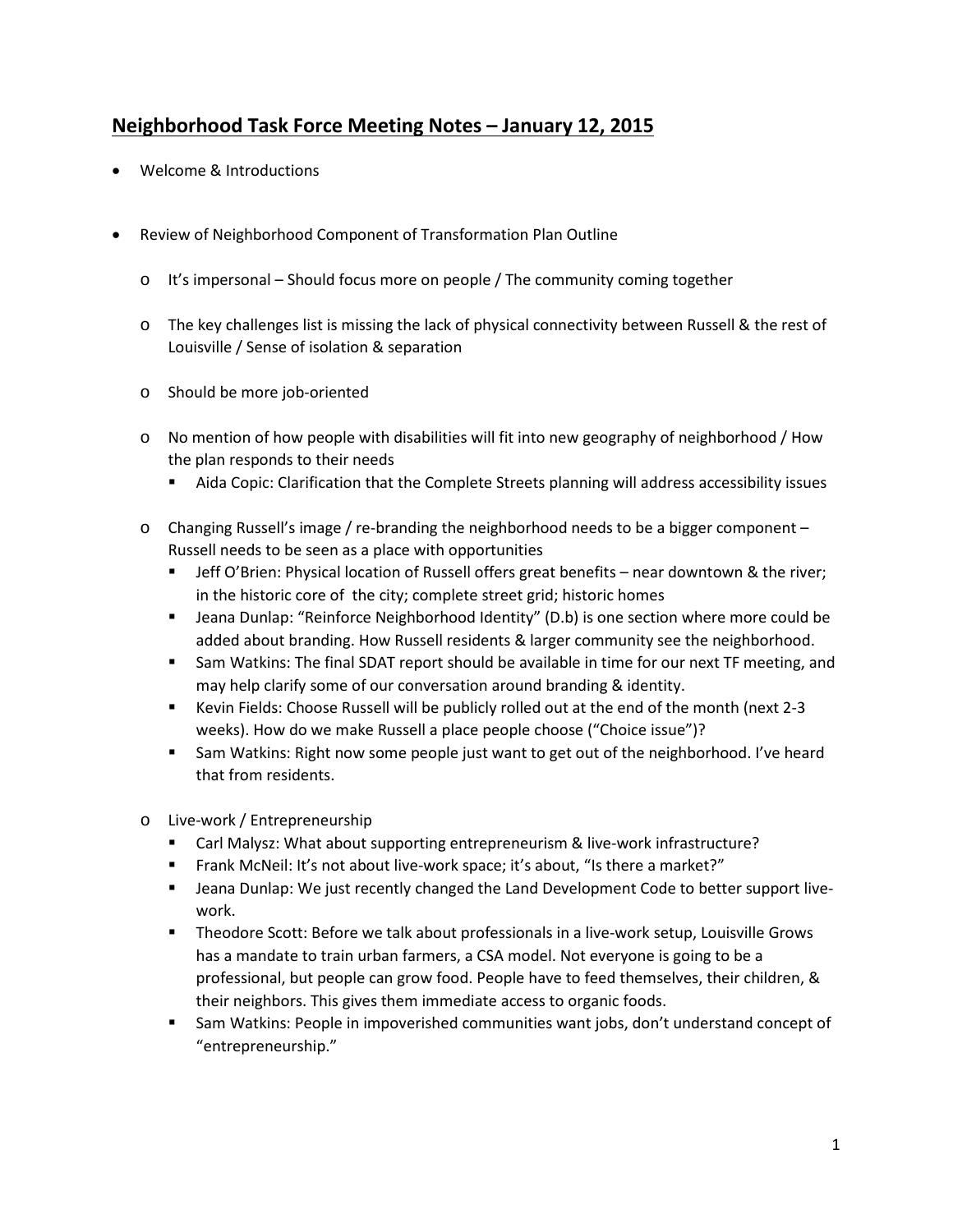- Jeana Dunlap: Fostering entrepreneurship is challenging in Russell's environment today. Part of branding could be to recruit successful entrepreneurs to the neighborhood by promoting inexpensive housing stock and live-work possibilities.
- o The strategies included need to be prioritized
	- Sarah Galloway: This is one of the next steps, which we will be working on between now and July when the draft Transformation Plan is submitted to HUD.
- o Sam Watkins:
	- **There has been a large influx in institutional housing in the past 5-10 years. What does this** mean for Russell?
- o Frank McNeil: What is our goal? To address challenges or foster opportunities? We need to rethink patterns of public investment in Russell and in West Louisville, which has been aimed at deficits.
- o ???: Questions
	- **There's a rumor going around that a police "superstation" will be built on the redeveloped** Beecher site. Is this true?
		- Sarah Galloway: No.
	- Will neighborhood schools be closed as part of this process?
		- Sarah Galloway: We have heard nothing to indicate this will happen.
- o Jackie Floyd: People want more activities for their children, mentors, & better educational opportunities. It's not just about places; you need that adult presence.
- o Neighborhood Outreach Workers: Safety is the issue that comes up most often in discussion with residents.
- o Kevin Fields: We need a neighborhood with an entirely different economic fabric, sector-based job creation. Could be an identity in this neighborhood around food – Food Port, Chef Space. SDAT recommendations for Ali Blvd. include an arts & culture district to create sector-based jobs. We could do the same with food.
- o Carl Malysz: There's not enough about food in the outline.
- o ???: How will this look different from Park DuValle & Liberty Green / NuLu?
	- Sam Watkins: It's about the whole neighborhood, not just the site.
- o Scott Love: A question for the NOWs, How do residents feel about safety?
	- **NOWs:** They don't feel safe. Shared several stories about lengths people go to ensure their safety. Discussion of people feeling unsafe at bus stops. Work to encourage block clubs.
	- Sarah Galloway: We're moving our discussion away from block watches & towards block clubs. It's a change in perspective.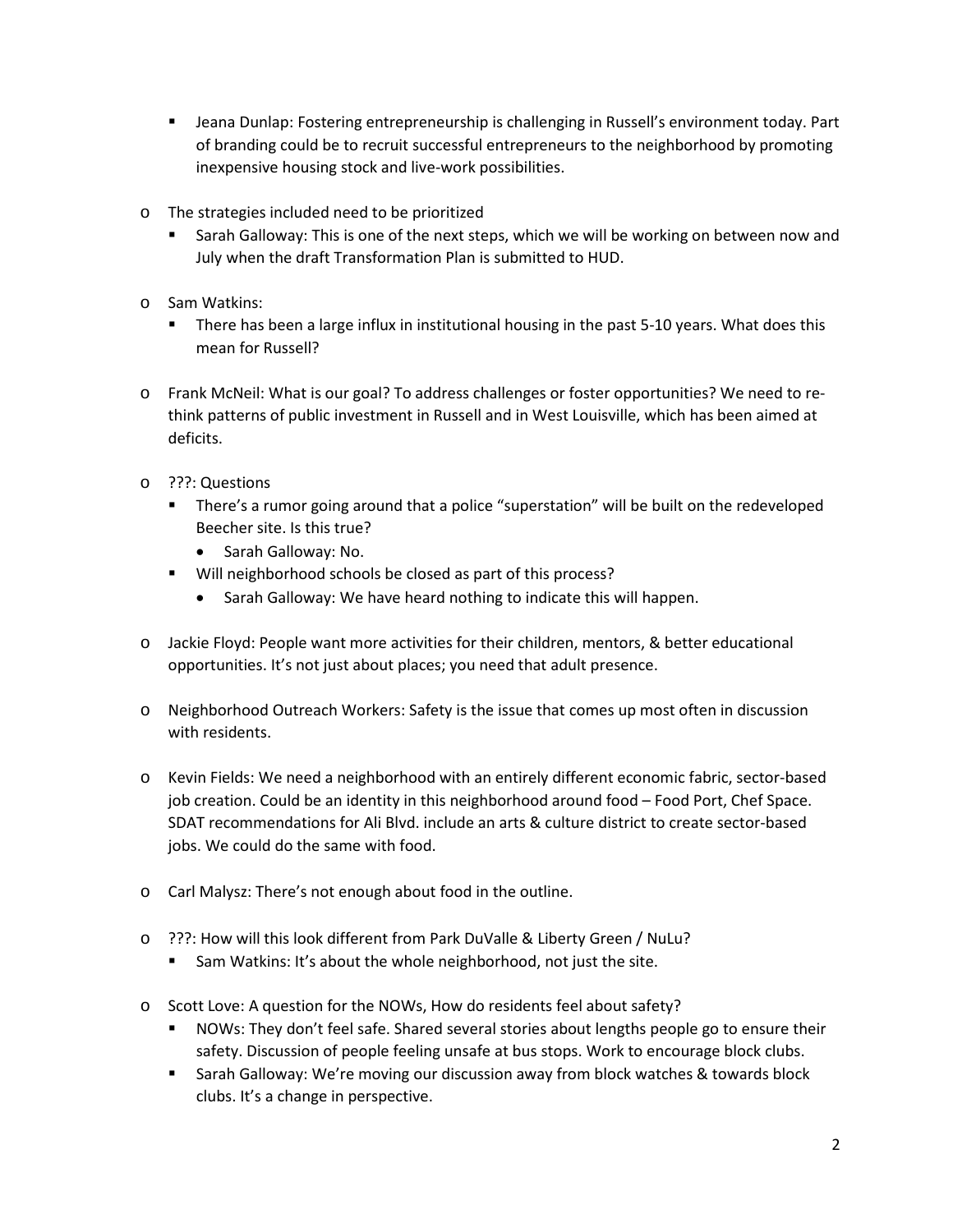- Theodore Scott: Are there any LMPD officers living in Russell? Getting more police officers to live in Russell might be one strategy. They also need to be talking to residents, not just in their cars responding to calls.
- Jackie Floyd: You don't see LMPD officers out of their cars, just speeding by to get to a crime scene. You also have sex offenders living clustered together along Market Street; it's hard for them to live in a lot of places.
- **Sam Watkins: Should we look at zoning changes to prevent sex offenders from living in** neighborhood?
- NOWs: There are more halfway houses now; Healing Place now has a contract with the Department of Corrections.
- Sam Watkins: The meeting after next we'll start delving into the crime & safety issue and into planning for a related Community Conversation.
- Kevin Fields: Importance of addressing the current style of policing. Would like to see real community-oriented policing. Right now they come out full force with multiple cars even for small incidents. The power of arrest should be a last resort.
- **Scott Love: We also need to discuss resident responsibilities regarding crime & safety.**
- o Workforce Development
	- **Jackie Floyd: How can anyone live off of an \$8/hour job?**
	- Scott Love: We need to talk about living wages.
	- **F** Jeff O'Brien: Mentorship is important. We could partner with businesses in the downtown area. Might be a strategy for attracting Millennials to the neighborhood – volunteering as mentors would provide exposure to the neighborhood.
	- **NOW: Millennials tend to move a lot; they don't buy homes.**
	- **Jeff O'Brien: Millennials often lack capital to purchase homes, but when they do settle** down, there is some initial evidence that they are settling closer to downtown than the previous generation, trending towards more urban locations.
	- Kevin Fields: According to the neighborhood survey, health is one of the top barriers to employment. We also need to address mental health. You see more able-bodied men in transitional housing than in jobs. How do we help these people to be employable?
	- **Theodore Scott: City could require transitional housing providers to provide workforce** training.
	- **Jeana Dunlap:** 
		- I was raised in West Louisville, including some of that time in Russell. Had an internship in high school through a JCPS program, which is no longer offered. That's one reason I'm in field I'm in now.
		- Reynold's Wrap is made in Russell, on 28<sup>th</sup> Street. I grew up on 26<sup>th</sup> & never knew that until a few weeks ago. How do we break down barriers between businesses & the community?
		- I'm also on the board of Plato Academy, & want everyone graduating from that program to eventually have their own business. Need mentors.
- Brief Overview of Choice Neighborhoods Action Grant Opportunity